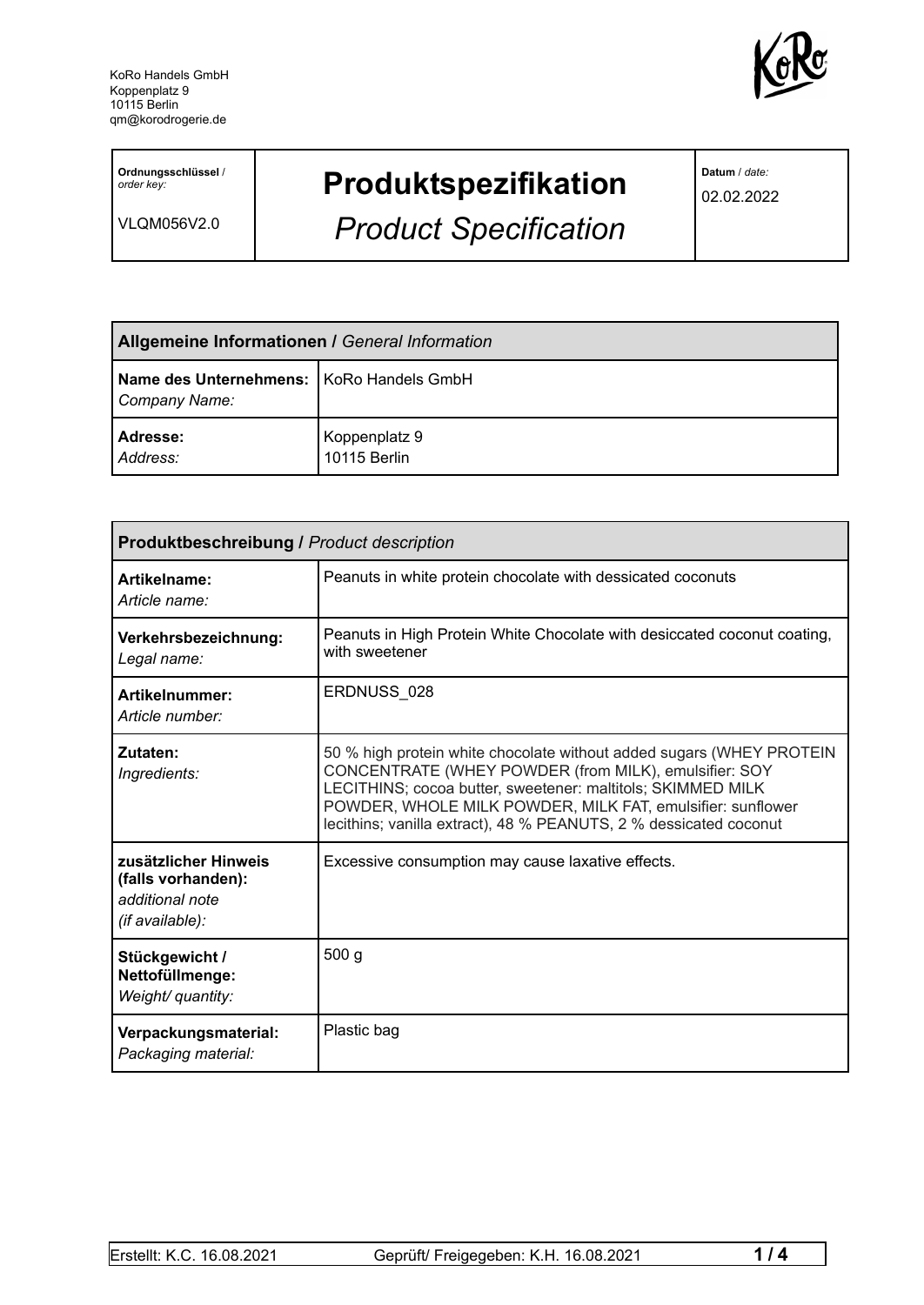

| <b>Produktbeschreibung / Product description</b>            |                                                                                                                                                                                                                                                                                                                                                |  |  |
|-------------------------------------------------------------|------------------------------------------------------------------------------------------------------------------------------------------------------------------------------------------------------------------------------------------------------------------------------------------------------------------------------------------------|--|--|
| <b>Besondere Eigenschaften:</b><br>Special characteristics: | □ bio /organic (Öko-Kontrollstelle / organic control body:<br>Agriculture: $\square$ EU $\square$ non-EU<br>□EU/ non-EU<br>$\sqsupset$ fairtrade / fairtrade<br>vegan / vegan<br>x vegetarisch / vegetarian<br>$\Box$ glutenfrei / glutenfree<br>laktosefrei / lactose-free<br>x ohne Zuckerzusatz* / without added sugar*<br>andere / others: |  |  |

*\*kann von Natur aus Zucker enthalten / may contain sugar naturally*

| Sensorische Beschreibung / Sensorical description |                                                   |  |
|---------------------------------------------------|---------------------------------------------------|--|
| Aussehen / Farbe:<br>Appearance / Colour:         | Chocolate-covered peanuts with dessicated coconut |  |
| Geschmack:<br>Flavour:                            | Characteristic                                    |  |
| Geruch:<br>Odour:                                 | Characteristic                                    |  |
| Konsistenz:<br>Texture:                           | Characteristic                                    |  |

| Nährwertangaben pro 100 g / Nutritional information per 100 g  |            |           |
|----------------------------------------------------------------|------------|-----------|
| Energie: I Energy value:                                       | 2475 / 591 | kJ / kcal |
| Fett: / Fat:                                                   | 42         | g         |
| Davon gesättigte Fettsäuren: I of which saturated fatty acids: | 15         | g         |
| Kohlenhydrate: I Carbohydrates:                                | 25         | g         |
| Davon Zucker: I Of which sugar:                                | 6,5        | g         |
| davon mehrwertige Alkohole: / of which polyols:                | 13         | g         |
| Ballaststoffe: / Fibre:                                        | 4,5        | g         |
| Eiweiß: / Protein:                                             | 27         | g         |
| Salz: / Salt:                                                  | 0,3        | g         |

*\*\*Nutritional Reference Value according to regulation (EU) Nr. 1169/2011/*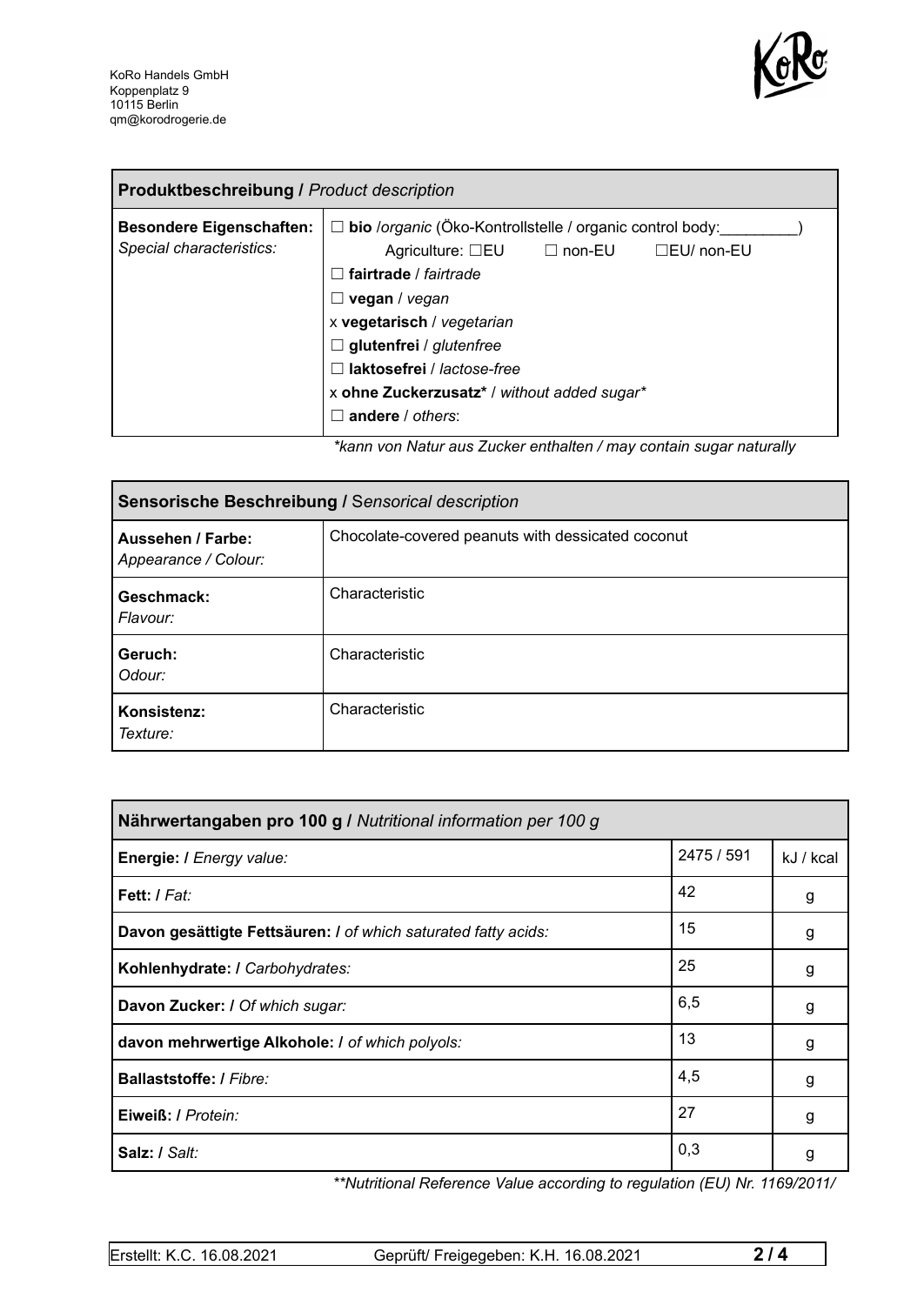

| Lagerung und Haltbarkeit / Storage and Shelf Life             |                                           |  |
|---------------------------------------------------------------|-------------------------------------------|--|
| Optimale<br>Lagerungsbedingungen:<br>Storage recommendations: | Store in a cool (15-25 °C) and dry place. |  |
| <b>Mindesthaltbarkeit:</b><br>Expected shelf life:            | 12 months                                 |  |

## **Allergenkennzeichnung gemäß LMIV 1169 / 2011 /** *Allergen Declaration according to EU Regulation 1169 / 2011*

**Legende:** *Key*

*a.* **Allergen ist in der Rezeptur enthalten /** *Allergen contained in recipe*

- *b.* **Risiko der Kreuzkontamination ist möglich /** *Possible risk of cross contamination*
- **c. Allergen ist in der Rezeptur nicht enthalten /** *Allergen not contained in recipe*

|                                                     | a                        | b       | C      |
|-----------------------------------------------------|--------------------------|---------|--------|
|                                                     |                          |         |        |
| Glutenhaltiges Getreide / gluten-containing cereals | $\mathbf{I}$             | X       | П      |
| Krustentiere / Crustaceans:                         |                          |         | X      |
| Ei / Egg                                            |                          | X       | П      |
| Fisch / Fish                                        |                          |         | X      |
| Soja / Soy                                          | $\mathsf{x}$             |         | П      |
| Milch (Laktose) / Milk (lactose)                    | X                        |         | П      |
| Erdnüsse / Peanuts                                  | $\mathsf{x}$             | $\Box$  | П      |
| Andere Schalenfrüchte*** / Other edible nuts***     | П                        | X       | $\Box$ |
| Sellerie / Celery                                   | $\mathsf{L}$             | $\perp$ | X      |
| <b>Senf / Mustard</b>                               | $\perp$                  | $\Box$  | X      |
| Sesam / Sesame                                      | $\mathbf{I}$             |         | X      |
| Schwefeldioxid und Sulphite / Sulphur dioxide       | $\overline{\phantom{0}}$ |         | X      |
| Lupinen / Lupin                                     |                          |         | X      |
| <b>Weichtiere / Molluscs</b>                        |                          |         | X      |

## **\*\*\* Mandeln /** *Almonds***, Haselnüsse /** *Hazelnuts***, Walnüsse /** *Walnuts***, Cashewnüsse /** *Cashews***, Pecannüsse,** *Pecans,* **Paranüsse /** *Brazil nuts***, Pistazien /** *Pistachios***, Macadamianüsse /** *Macadamia nuts*